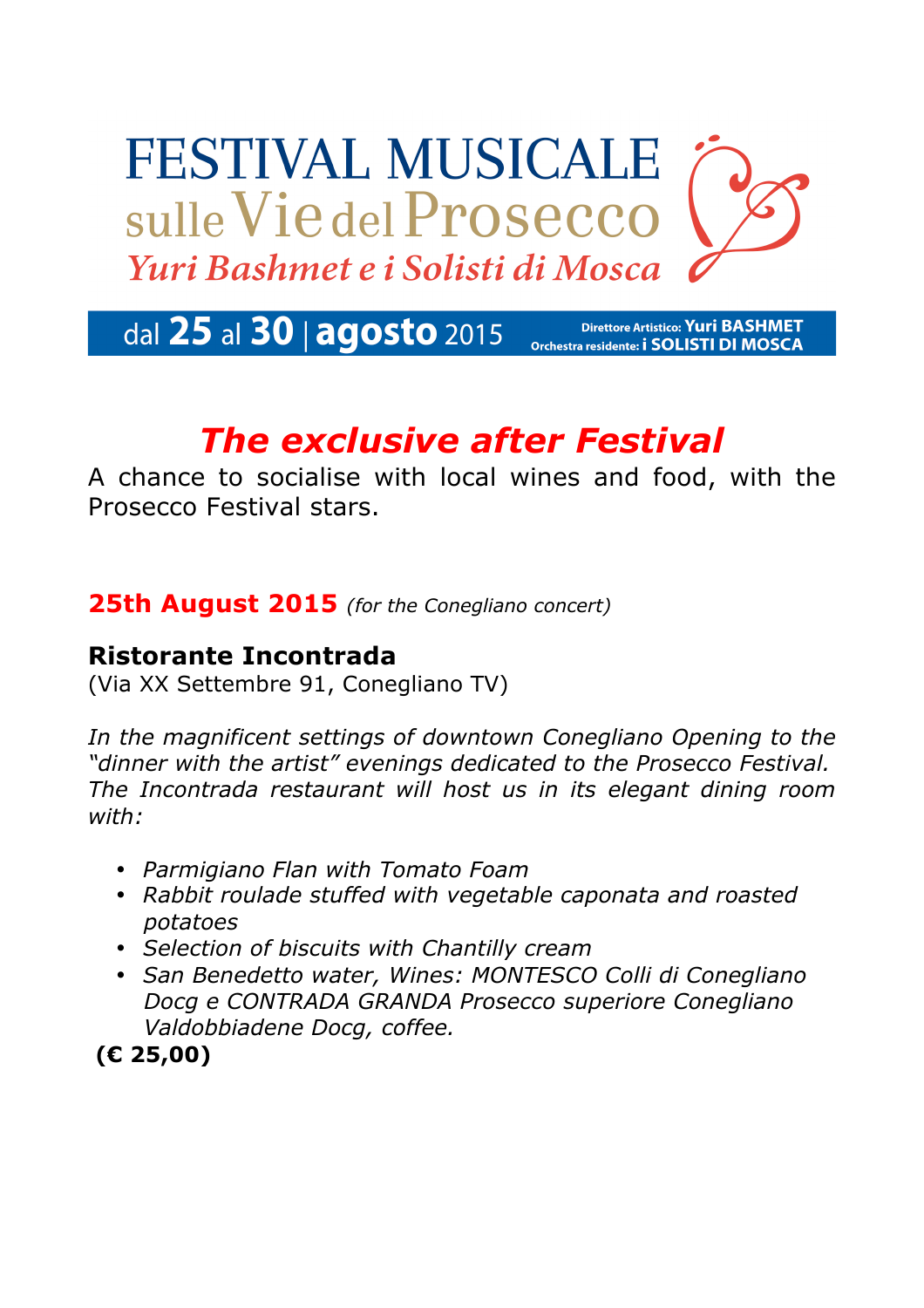#### **26th August 2015** *(for the Colle Umberto concert)*

#### **Restaurant PER**

(Via Cervano 77, San Pietro di Feletto TV)

*In the innovative PER restaurant-dairy, a sensorial journey will lead us from the art of music to the art of flavour:*

- *Fried pacchero stuffed with ricotta cheese, lemon and pistachios over tomato sauce*
- *Parmigiana in filo dough*
- *Cheese plate*
- *Coffee Parfait*
- *San Benedetto water, Wines: MONTESCO Colli di Conegliano Docg e CONTRADA GRANDA Prosecco superiore Conegliano Valdobbiadene Docg, coffee*.

**(€ 25,00)**

### **26th August 2015** *(for the Valdobbiadene concert)*

#### **Trattoria Alla Cima**

(Via Cima 13, fraz. San Pietro di Barbozza, Valdobbiadene)

*In one of the most enchanting Prosecco Festival sceneries, fully surrounded by Prosecco vineyards Served on the magnificent terrace of the trattoria Alla Cima:*

- *Two first courses with mushroom risotto and tortello with Casatella Trevigiana*
- *Sliced steak with mixed vegetables*
- *Brittle semifreddo and chocolate sauce*
- *San Benedetto water, Wines: MONTESCO Colli di Conegliano Docg e CONTRADA GRANDA Prosecco superiore Conegliano Valdobbiadene Docg, coffee*

**(€ 30,00)**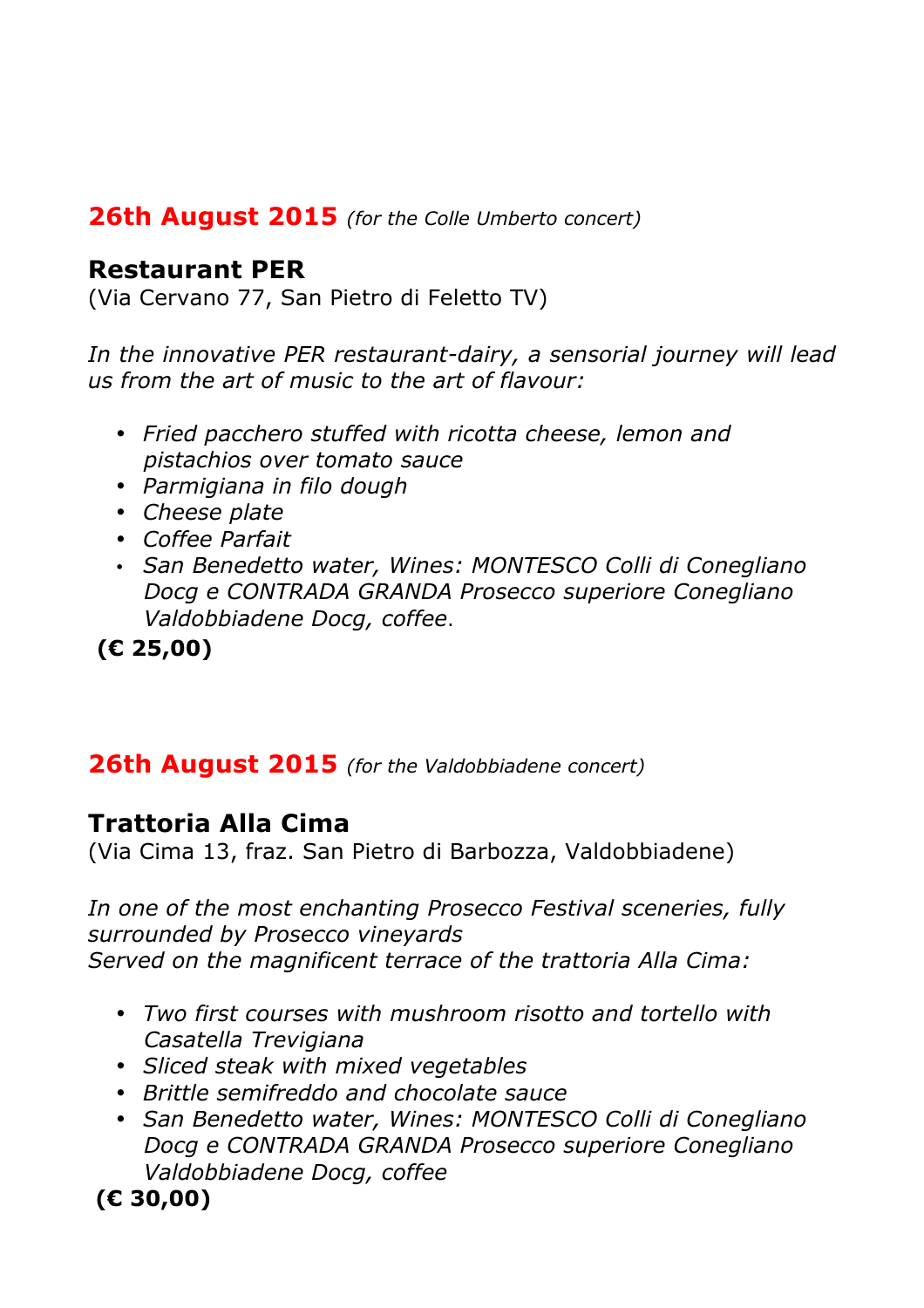#### **27th August 2015** *(for the Vittorio Veneto concert)*

#### **Al Larin Da Bepo**

(Via Soldera 3/c, Vittorio Veneto TV)

*The explosion of flavours and T-bone steak Al Larin Da Bepo in a warm environment:*

- *Porcini mushroom strudel on cheese cream with Speck rosette*
- *Grilled domestic heifer T-bone with mixed garnishes*
- *Marinated pineapple carpaccio with ice cream*
- *San Benedetto water, Wines: MONTESCO Colli di Conegliano Docg e CONTRADA GRANDA Prosecco superiore Conegliano Valdobbiadene Docg, coffee.*

**(€ 25,00)**

#### **28th August 2015** *(for the Follina concert)*

### **Restaurant La Corte – Hotel Villa Abbazia**

(Via Roma 24, Follina TV)

*In the magnificent settings of the Follina Abbey, the La Corte del Relais et Chateaux Villa Abbazia restaurant. Serves:*

- *Chef's welcome*
- *Classic lasagne*
- *Roast beef and potatoes wedges with rosemary*
- *Citrus and apple short bread*
- *San Benedetto water, Wines: MONTESCO Colli di Conegliano Docg e CONTRADA GRANDA Prosecco superiore Conegliano Valdobbiadene Docg, coffee.*

**(€ 35,00)**